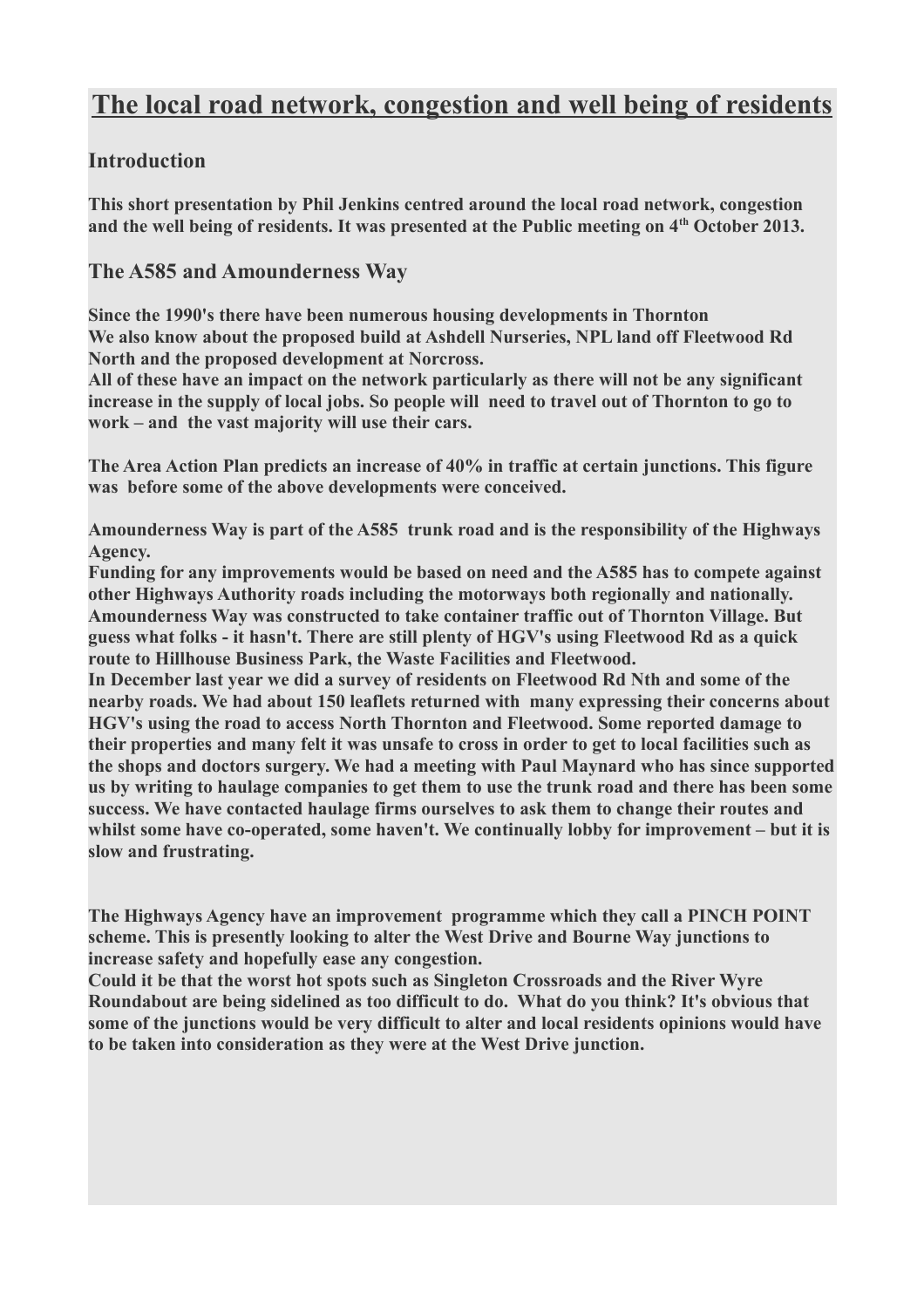

# **A Typical Weekday morning in Thornton.**

**Photograph showing traffic queueing at the Norcross roundabout backing up on Fleetwood Rd. This shot was taken at 0810am and is typical of most working days.** 

# **Section 106 and the Community Infrastructure Levy.**

**You'll hear the above terms quite a lot either during this presentation or you might read about it in the local press.**

**What is a Section 106 Agreement?**

**This is the description from the Wyre Council Website and I quote...**

**'As part of the consideration of a planning application, section 106 of the Town and Country Planning Act of 1990 enables the local authorities to negotiate with developers certain works, restrictions, or contributions towards a range of infrastructure and services, such as community facilities, public open space, transport improvements and or affordable housing.'**

**All existing planning agreements fall under Section 106 and it will continue to operate until April 2014 although it may be extended to April 2015.**

**Section 106 agreements are now unlikely to provide sufficient funding to meet the aims of the Area Action Plan.**

**The Community Infrastructure Levy is intended to take over from 106 agreements. Again this is what it says on the Wyre Council website,**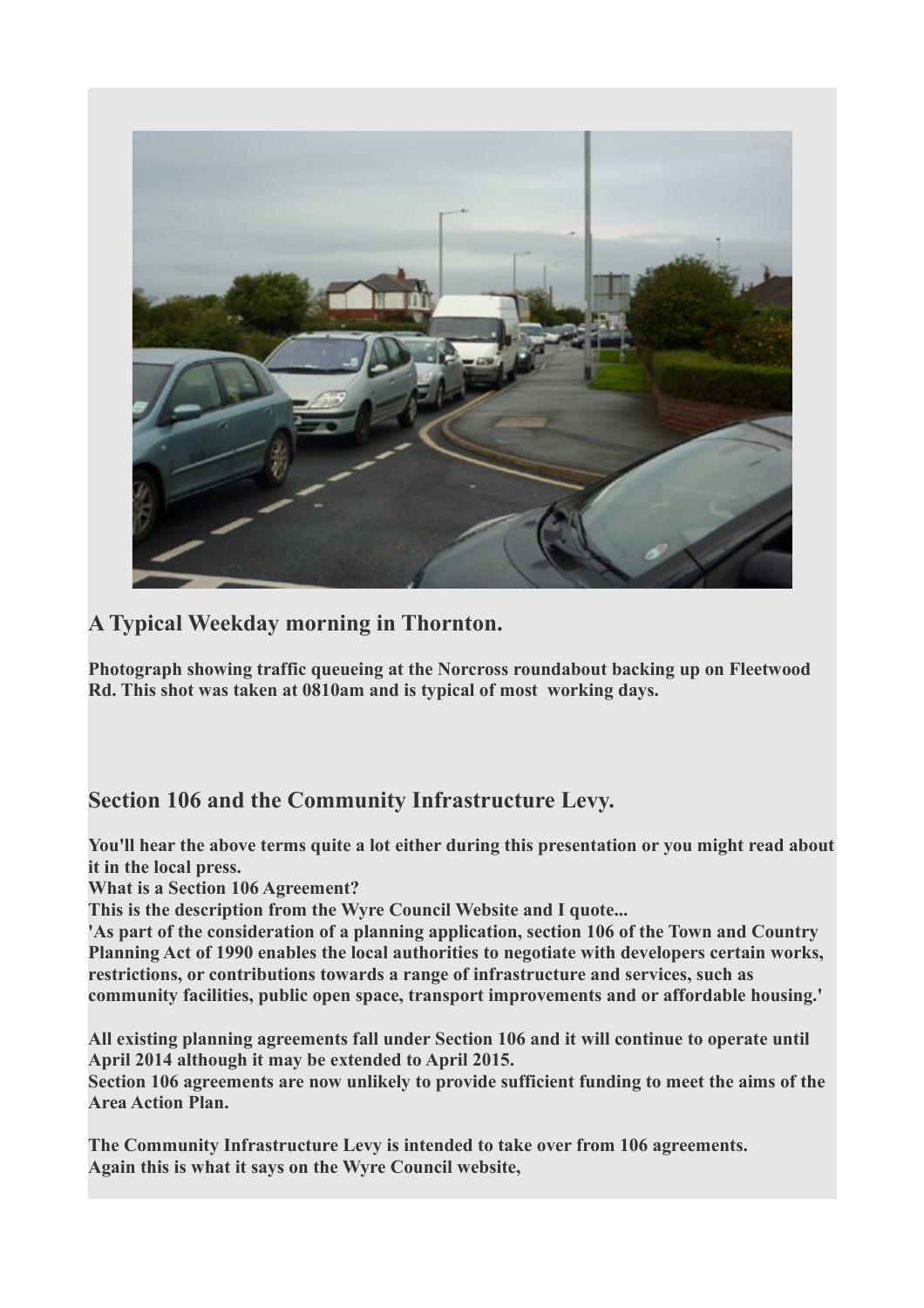**'The Community Infrastructure Levy (CIL) is a new charge that local authorities have the power to levy on most types of new development to fund infrastructure required to support new growth such as transport, education, health and open space facilities.** *(CIL charges are based on the size and types of development proposed and are calculated as a charge per square metre.)'*

**We are also informed that the Community Infrastructure Levy will not generate huge amounts of money. For example, Lancaster Council have not adopted the CIL in order to hopefully improve inward investment. In other words they believe the CIL puts people off investing in Lancaster because of the add on costs.**

**I understand that this issue will have to be taken into account by Wyre council in deciding whether to formally pursue or adopt CIL.A council can pool the money received from this levy to fund projects considered a priority, For example funding raised in Thornton could be spent in Garstang or vice versa if that is where the priority lies.**

#### **Funds Raised to date.. How much is in the pot?**

**The Area Action Plan suggested funds of £10 million will be needed for Sustainable Transport and £10 million pounds for improvements to junctions on the A585.**

**Funding under the existing Section 106 agreement should raise £700k for Sustainable Transport and £920k for Highways Improvements on the A585.**

**If the new Sainsbury's store is implemented then a further £572k should be raised for sustainable measures.**

**This falls far short of the required funding needed as quoted in the Area Action Plan. To give you some idea of suggested costs - proposed changes to Norcross roundabout would cost £1.3 million (at 2008 prices), £2.5 million at Bourne way, £642k at Skippool, £1.3million at Singleton Crossroads. The pot is obviously going to be very short of funds.**

**The government indicates that building is the priority. Raising money from section 106 agreements is secondary. Building generates employment and a much needed improvement in house supply.**

**I am told that the view of Wyre Council is that this is a some what simplistic view but none the less correct. Apparently, Wyre council could not reasonably refuse a development which would have positive economic benefits, for example investment and job creation, simply on the grounds that the developer could not viably meet the requisite highways contributions as set out in the Area Action Plan.**

**My concern is that we get the houses without the infrastructure that goes with it because there**

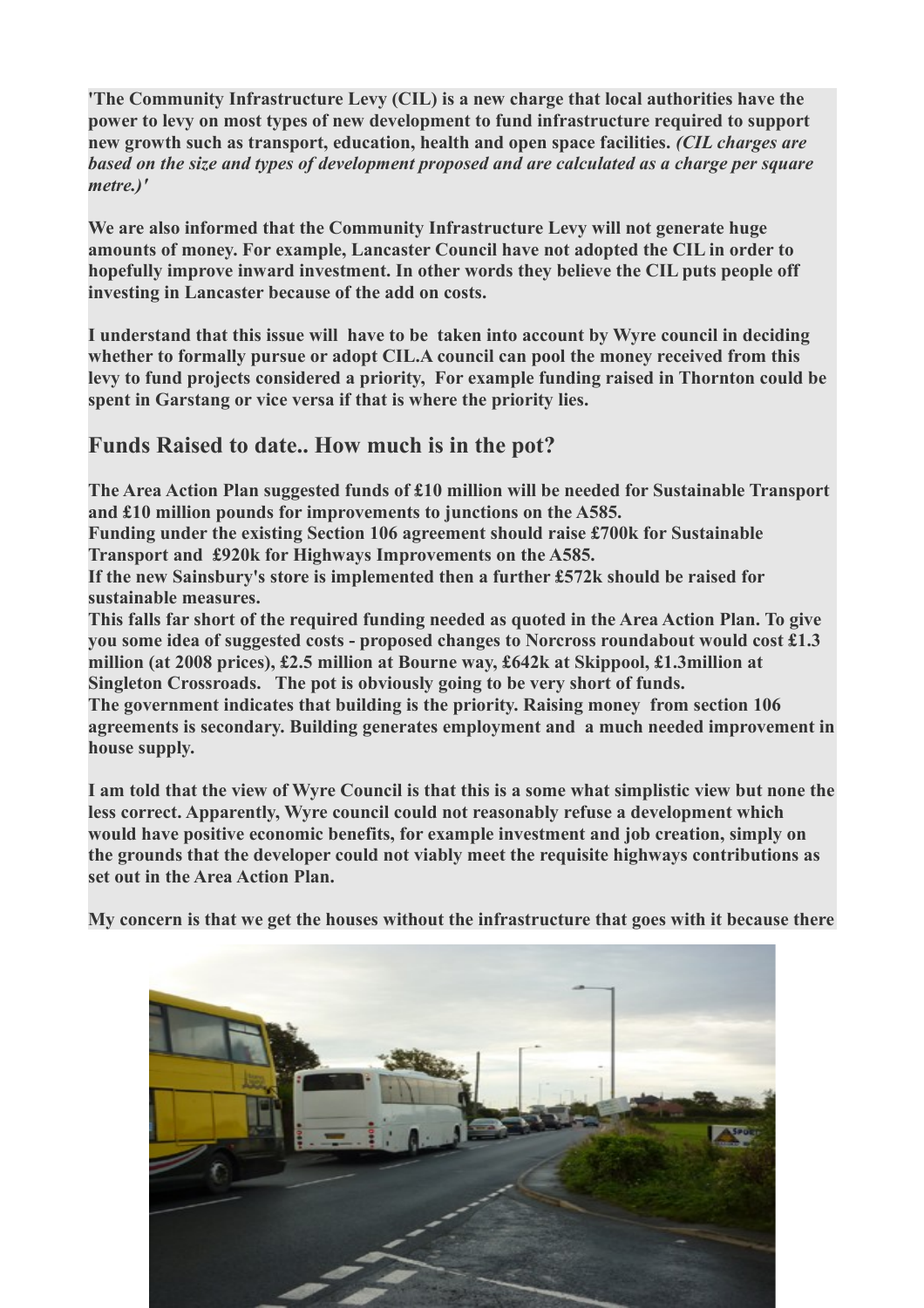**isn't enough money in the pot. And that could make life worse for existing residents.**

#### **Fleetwood RD South.**

**Photograph looking south towards Norcross Roundabout at 0820 on a typical weekday morning. You can see how far back the queue of traffic extends. Sometimes this queue is as far back as the traffic lights at the junction with Victoria Rd.**

**I didn't get chance to take a photograph at Morrison's roundabout but on the way to a meeting with the Highways Agency last Thursday it was announced on Radio Lancashire that there was severe congestion at this spot – in fact the A585 / Amounderness Way is now part of their daily traffic bulletin.**



### **Little Thornton 7.45 am Typical Weekday queue.**

**Photograph of Skippool Road approaching the River Wyre roundabout This road is far busier since the developments at Hillylaid Rd and Stannah. It is also a nightmare for pedestrians because of the very narrow footpaths, especially on the sharp bend when approaching Thornton Hall.**

### **Congestion**

**I always believed that Thornton was severely congested during the rush hour BUT apparently the daily congestion in Thornton is not regarded as severe when compared to regional or national levels. Obviously there are places much worse than here, for example the A6 at Broughton and areas of East Lancashire. Knowing that doesn't help us when we are stuck in a queue with a plane to catch! But actually money has been found for improvements at**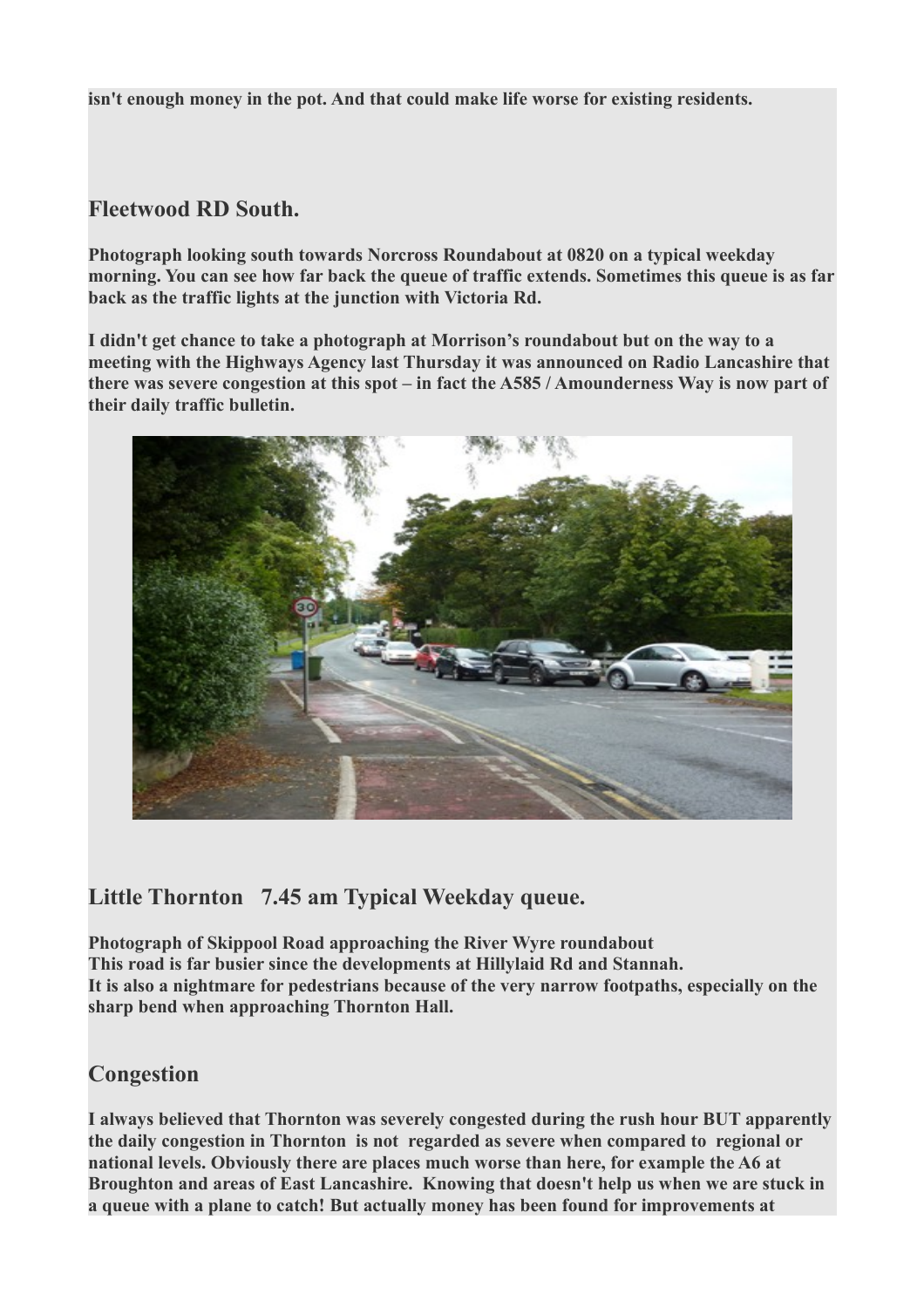**Broughton Junction which are presently ongoing and for a Broughton bypass. So is there light at the end of the tunnel for us.**

**What about the Blue Route? Well, this corridor of land will apparently be protected from development. BUT the road in its entirety will probably never be built because of the cost at £120m. However the best we can hope for is that certain sections of it might be developed in the future.**

**THERE IS A Highways and Transport Masterplan being developed for Fylde and Wyre. Blackpool are contributing even though they have responsibility for their own highways. As part of this plan, Congestion issues will be tackled and hopefully solutions will be identified in the plan when it is published.**

**With regard to Travel Plans. Lancashire County Council do require Travel Plans to be submitted and implemented for larger scale developments. What this means is that developers will need to look at how their particular development impacts on the existing road network. By reducing car travel, travel plans can improve health and well being, free up car parking space and make a positive contribution to the community and environment.**

**A week ago my wife and I attended a workshop at Leyland organised by the Highways Agency. This was part of a national consultation exercise gathering information from local users and organisations about the motorway and trunk road network.** 

**Large posters of the Lancashire Area with the road network highlighted in different colours were on display. Each poster was looking at different aspects such as CONGESTION, DELAYS, SAFETY, INCIDENT DURATION, SURFACE CONDITION ETC., The A585 was highlighted in RED as being SEVERE for most of these topics. We got the chance, through discussion to highlight issues that we face – queueing at junctions, housebuilding therefore more traffic, pedestrian and cycling issues etc.,**

**The draft report from the meeting will be out in Spring 2014. - it will be interesting to see what it says**

### **Pedestrians and Cyclists**

**As I said previously, both LCC and The Highways Agency have a responsibility to manage safety on their networks.** 

**Wyre council inform us that they are not aware of any current proposals to provide pedestrian crossings, traffic calming or cycle ways on Thornton's roads.**

**Earlier this year, in March, after lots of discussions with Paul Maynard and County Cllrs, we thought that we had finally got the go ahead for two new pedestrian crossings in Thornton, one on Bourne Way and one on Fleetwood Rd Nth. Unfortunately this was not the case as we found out in a letter from C.Cllr Tim Ashton who at that time was responsible for highways.** 

**So we have to continue our campaign to improve pedestrian safety. As part of that campaign I surveyed traffic, from 7.30 to 0915 am. on Fleetwood Rd North outside the gates at Sacred Heart school and also on Bourne Way.** 

**As you would expect Fleetwood Rd Nth was much busier with 1650 vehicles, passing the school gates, mostly going south.** 

**We need more pedestrian crossings in Thornton and will continue to campaign to get them.**

**Pedestrian crossings can only be constructed following the approval of a Traffic Regulation Order which has to be made and approved by LCC.**

**A Section 106 agreement may be able to require a developer to finance the construction of a**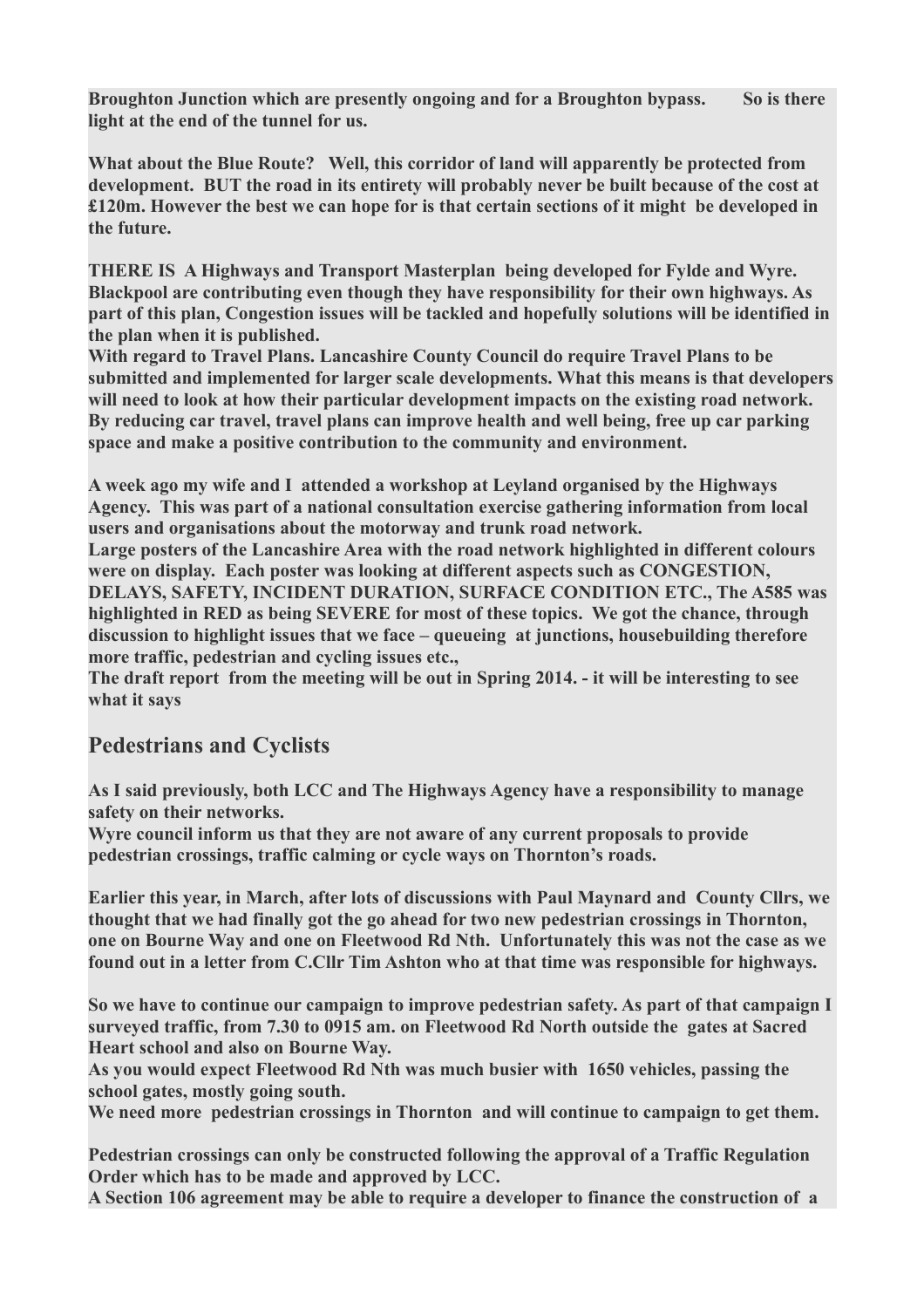**crossing but only where LCC officers recommend the need for one.** 

**As a pedestrian, have you ever tried to cross Amounderness Way at Morrison's or Norcross or River Wyre Roundabout? It is a nightmare. TAG has had meetings with the Highways Agency to try to address these issues. We are currently waiting for them to get back to us.** 

**However, in the meantime we have had some success. When the roundabout at Norcross was upgraded, signs, directing HGV s away from Thornton Village were removed. After discussion with the Highways agency we have now been informed that some signs are to be reinstated and updated on the A585. This will be done as part of the West Drive / A585 improvements. Hopefully this will divert many HGV's from Thornton Village. TAG have also had good co operation from NPL and individual businesses on Hillhouse Business Park to get their suppliers to use the trunk road.**



# **CYCLING**

**Twenty three years ago our son used to cycle from Thornton to Hodgson school at Poulton. There is no way the same journey could be considered safe today either travelling through little Thornton or along Amounderness Way. Today he would either be on the bus or in mums taxi.**

**When we were at the Highways Agency workshop last week we pointed out that some of the cycleways on Mains Lane were in need of resurfacing and that there was no cycleway between Norcross and the Wyre roundabout.** 

**The Highways Agency were also asked by my wife , why, when a trunk road such as the A585 was being built or improved, they didn't make sure that cycle ways were constructed at the same time. The response from another delegate in her group was ''She's got a point !!'' Well actually on Tuesday this week we received an email from the Highways Agency and I quote**

**''I can confirm that next year we will be looking at cycling facilities between Skippool and Norcross Roundabouts and what measures might be provided to assist these vulnerable road**